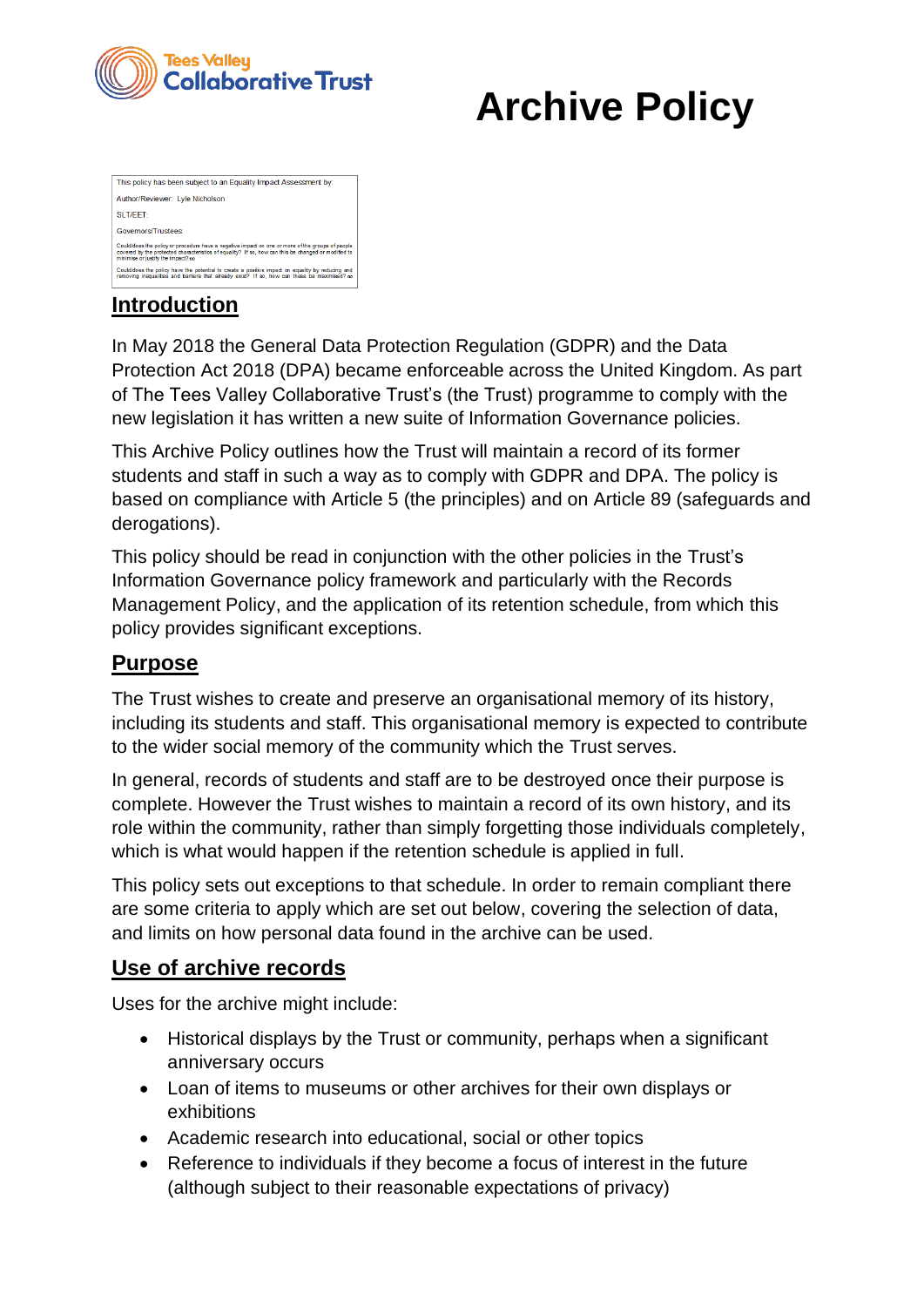Any use of the archive will be constrained as follows:

- No unwarranted harm or distress should be caused to an individual by the inclusion or use of his or her data in the archive
- Where a purpose can be fulfilled using anonymous or pseudonymous data, then only anonymised or pseudonymised data will be disclosed

Anonymisation before further use or processing is the default, although it is likely very many uses (especially exhibitions and displays) will require fully identifiable data

#### **Security and control of the archive**

The archive will become another information asset and as such should be added to the information asset register.

The Trust considers that its archive does fulfil a public interest in maintaining its own memory and that of the community. GDPR provides that an archive maintained in the public interest is not incompatible with the original purpose for which the data was collected.

## **Data subjects' rights**

In general data subjects have the same rights over their data in the archive as anywhere else. The information asset owner will decide how to respond to requests to exert those rights.

Right be informed: reference to this policy will be included in relevant privacy notices.

Subject access: there is no need to search for or disclose data held only in the archive in response to a subject access request if to do so would require disproportionate effort.

Erasure: as the archive is maintained in the public interest erasure will usually be refused unless a compelling case for it is made. Note that although data subjects may have been children when their data was collected this was not for the purpose of online ("information society") services, nor in reliance on their consent.

## **References**

GDPR Article 5(1)(e) : non-retention of personally identifiable data

GDPR Article 89 (Safeguards and derogations relating to processing for archiving purposes in the public interest, scientific or historical research purposes or statistical purposes) and recitals 26, 29, 33, 50, 60, 61, 62, 75, 78, 156,

DPA 2018, Section 19 of which provides further safeguards and restrictions. In particular, this means those wishing to use personal data from the archive must:

- be able to demonstrate why they cannot use anonymised data;
- consider whether they could use pseudonymisation to make it more difficult to link the personal data back to specific individuals;
- be able to demonstrate that the processing is not likely to cause substantial damage or distress to individuals;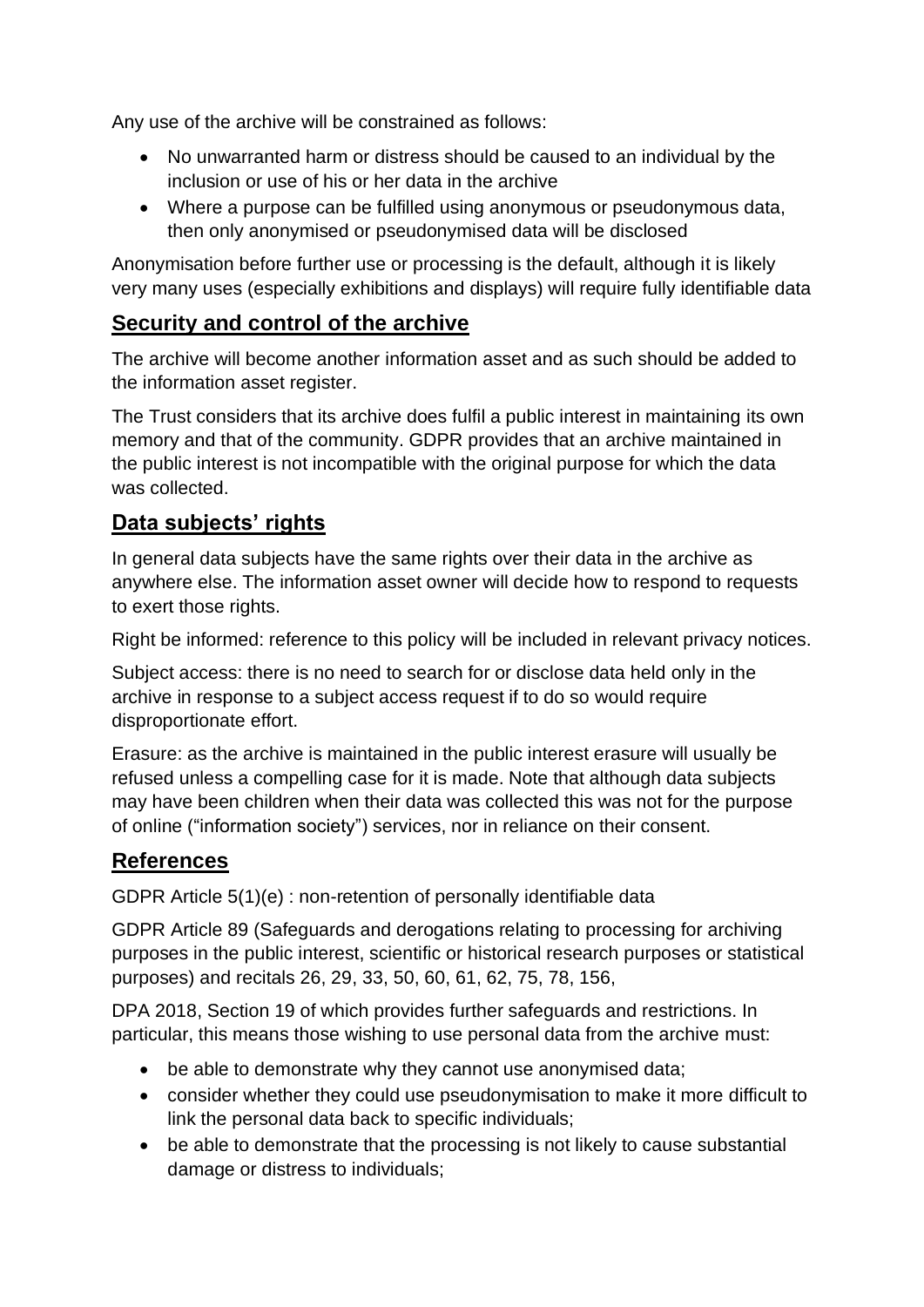- not use the data to take any action or make decisions in relation to the individuals concerned (unless carrying out approved medical research as defined in section 19(4) of the DPA 2018); and
- consider other appropriate safeguards and security measures.

DPA 2018, Schedule 1 condition 4

| Date of Last Approval/Revision |                                                                               |
|--------------------------------|-------------------------------------------------------------------------------|
| Review interval (years)        | 3 yearly                                                                      |
| <b>Responsible Officer</b>     | Director of Resources                                                         |
| Approval/review body           | <b>Executive Team</b>                                                         |
| Date of next review            | September 2024                                                                |
| <b>Public File location</b>    | Tees Valley Collaborative Trust Sharepoint/<br><b>Websites/Staff Handbook</b> |